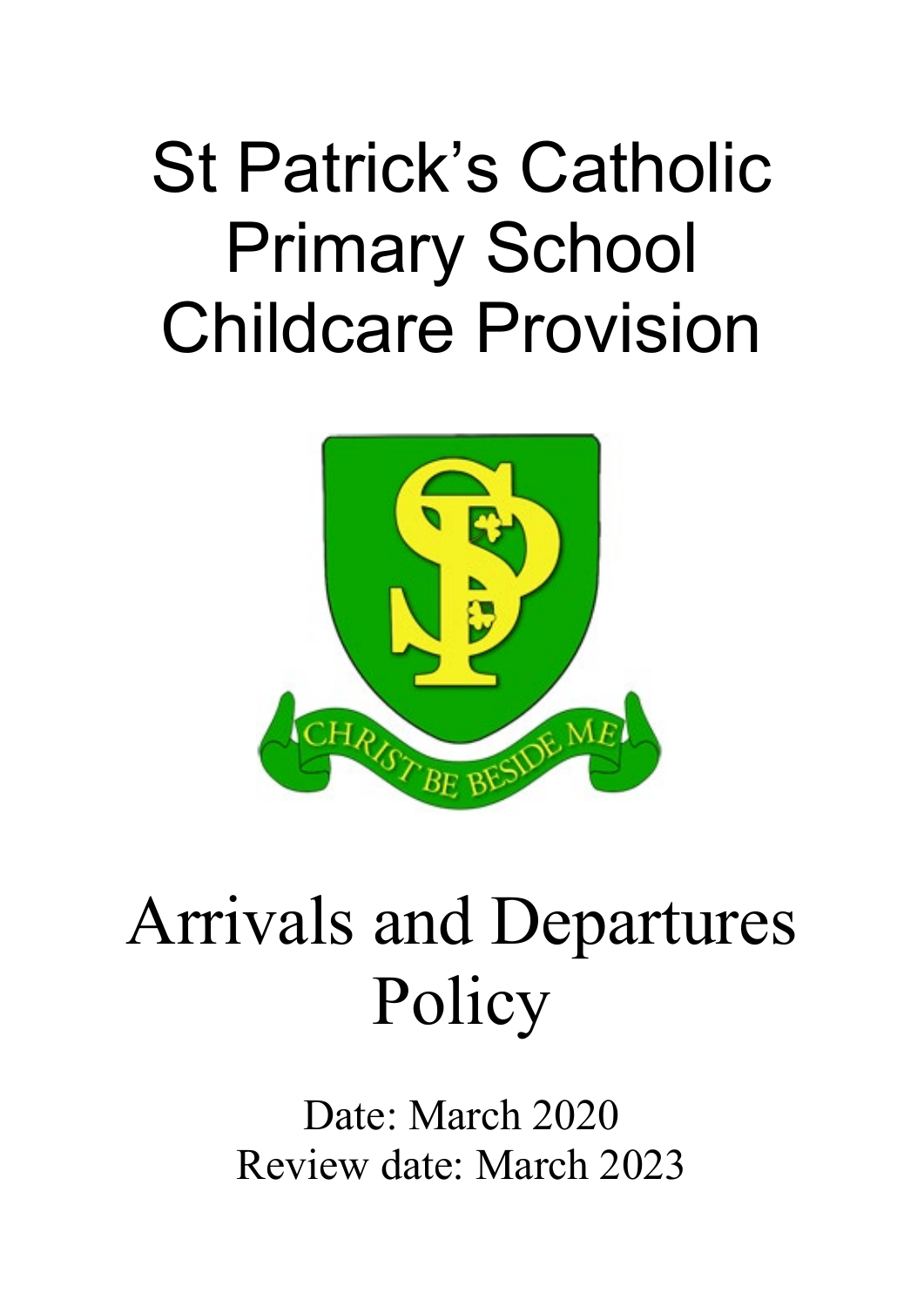### **Childcare Provision Club**

**Arrivals and Departures**

St Patrick's Childcare Provision Club recognises that the safe arrival and departure of the children in our care is paramount.

The manager will ensure that an accurate record is kept of all children in the Club, and that any arrivals or departures are recorded in the register. The register is kept in an accessible location on the premises at all times. In addition we conduct regular headcounts during the session.

#### **Escorting children to the Club**

- The Club and school have a clear agreement concerning the transfer of responsibility for children's safety.
- We have risk assessed the route used to escort children to the Club and review it regularly.
- The school and the Club keep an identical register of children who require escorting between locations which is updated daily.
- Key Stage 1- will be brought to the club by a member of staff. Key Stage 2- will make their way to the childcare club.
- If a child is booked into the Club but is not at the collection point, we will check whether the child was present at school that day. If the whereabouts of the child is not known, staff will immediately inform the designated contact at the school and the child's parents or carers, and follow the procedures laid out in the **Missing Child** policy.

#### **Arrivals**

Our staff will greet each child warmly on their arrival at the Club and will record the child's attendance in the daily register straightaway, including the time of arrival.

#### **Departures**

- Staff will ensure that parents or carers sign children out before they leave, including the time of collection.
- Children can only be collected by an adult who has been authorised to collect them on their registration form.
- The child's parents or carers must inform the Club in advance if someone who is not listed on the registration form is to collect the child. The manager will contact the main parent or carer for confirmation if they have any concerns regarding departures.
- The parent or carer must notify the Club if they will be late collecting their child. If the Club is not informed, the **Uncollected Children** policy will be followed.
- Children will not be allowed to leave the Club unaccompanied.

#### **Absences**

- If a child is going to be absent from a session, parents must notify the Club in advance.
- If a child is absent without explanation, staff will contact the parents or carers and the school to check where the child should be. If there is no explanation for the absence the Club will activate the **Missing Child** procedure.
- The Club will try to discover the causes of prolonged and unexplained absences. Regular absences could indicate that a child or their family might need additional support.